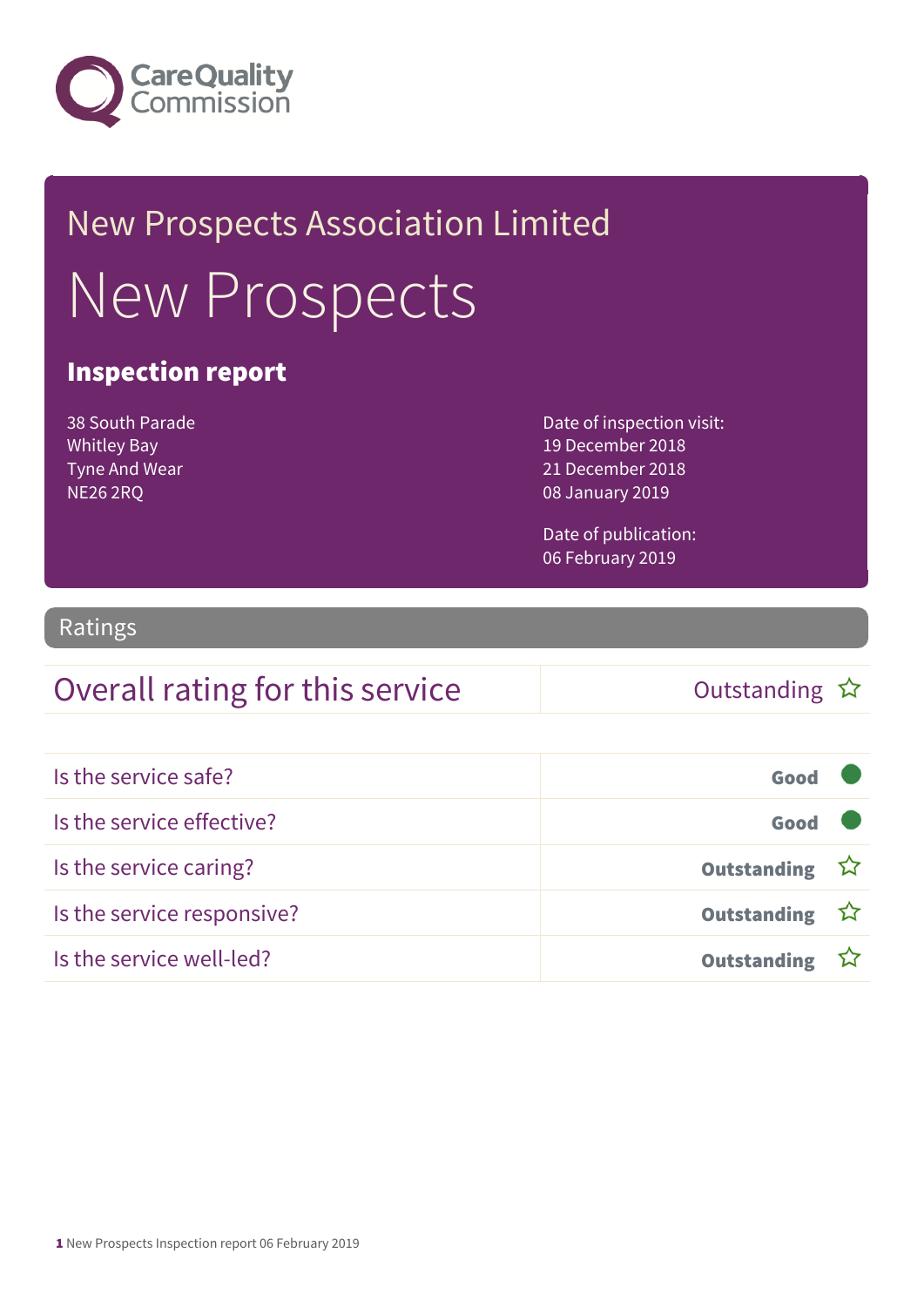#### Summary of findings

#### Overall summary

New Prospects provides care and support to 213 people up to 24 hours per day, so that they can live in their own home as independently as possible. People's care and housing are provided under separate contractual agreements. The Care Quality Commission (CQC) does not regulate premises used for supported living; this inspection looked at people's personal care and their wider social support.

The service has been developed and designed in line with the values that underpin the Registering the Right Support and other best practice guidance. These values include choice, promotion of independence and inclusion. People with learning disabilities and/or autism using the service can live as ordinary life as any citizen.

At our last inspection we rated the service outstanding. At this inspection we found the evidence continued to support the rating of outstanding and there was no evidence or information from our inspection and ongoing monitoring that demonstrated serious risks or concerns. This inspection report is written in a shorter format because our overall rating of the service has not changed since our last inspection.

At this inspection we found the service remained outstanding.

Everyone spoke extremely highly of the staff and gave us multiple examples of outstanding care. People and relatives told us staff maintained their dignity and treated them with utmost respect. The whole staff team were incredibly enthusiastic and passionate about the services they provided. Staff demonstrated that they were extremely committed to making a positive difference to people's lives.

People were cared for exceptionally well in the comfort of their own homes. Staff knew the people they supported remarkably well and we observed staff acting with kindness and patience.

People were supported to have maximum choice and control of their lives and staff supported them in the least restrictive way possible; the policies and systems in the service supported this practice.

The service was entirely flexible and provisions were changed and adapted to meet people's current needs and choices. There was excellent communication with external professionals to ensure services achieved positive outcomes for people.

Support plans were extremely person-centred and accurately detailed each person's history, their current care needs and the social support they required. Risk assessments were in place to identify and mitigate risks to people's health and safety. Wherever possible, positive risk taking was promoted to encourage people to become more independent. Lessons learnt from incidents were an essential part of the continuous improvement and development of further precautionary measures.

Staff promoted activities which inspired people to participate in pastimes that were motivating and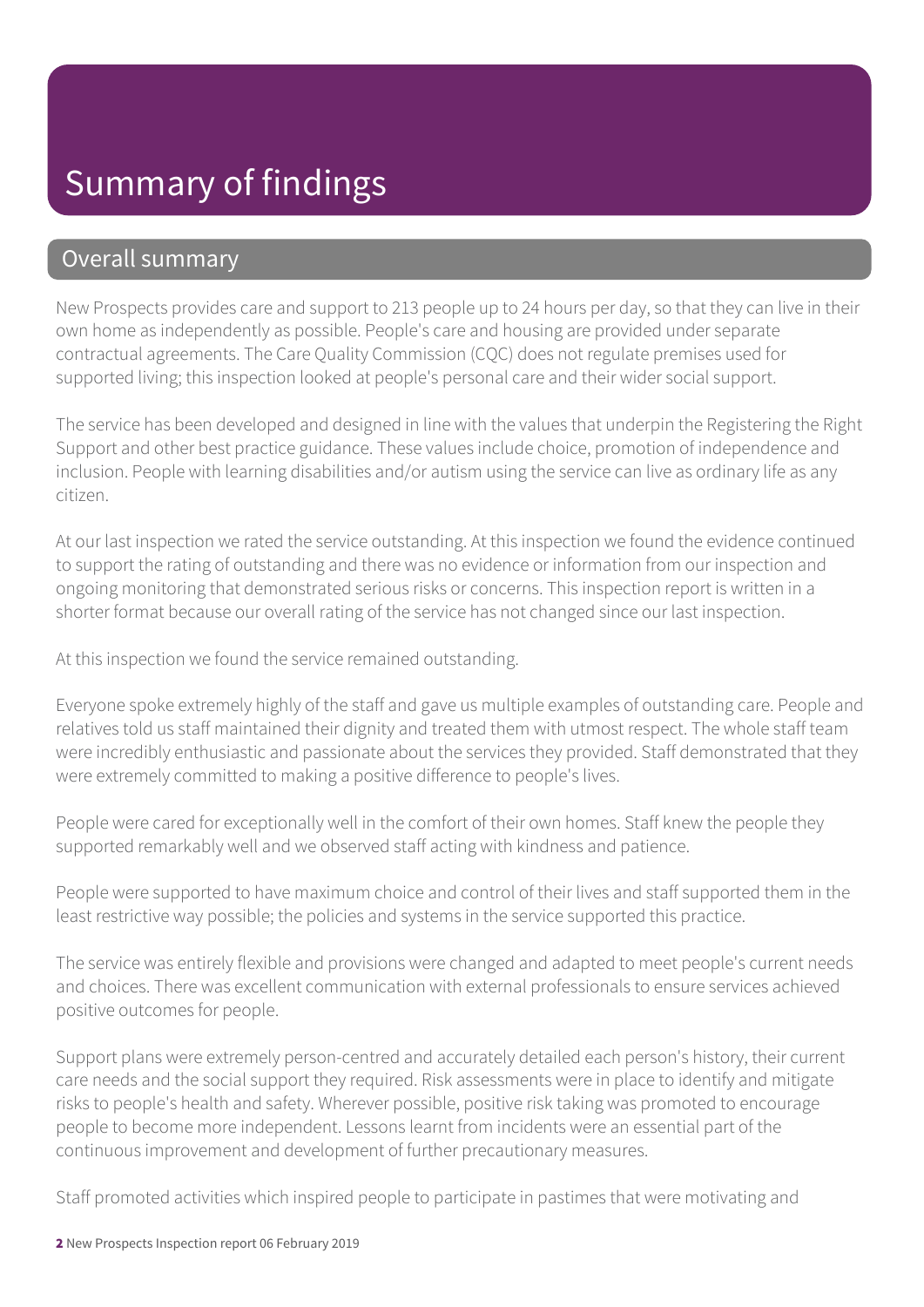meaningful to them. Individual activity plans were in place which empowered people to get involved in social events that they were interested in. Staff ensured people had the chance to pursue education and work. We heard about people who had achieved dreams and ambitions. Group activities were arranged to maintain people's links with their local community and provided further opportunity for social interaction with family and friends.

There had been very few complaints made about New Prospects. This demonstrated that overall people and relatives were pleased with the services provided. The management team presented multiple opportunities for people, relatives and staff to talk to them about the service. Everyone was actively encouraged to contribute to decisions made about the services.

There was an extremely experienced and well established registered manager in post who ensured regular checks on the quality and safety of the service were meticulously carried out. The whole management team were avid supporters of collaborative working and they often organised and led partnership events with other organisations to ensure any decisions made benefitted the people who used local services.

The recruitment process continued to be safe. Staff training was up to date and bespoke training had been created and provided. The management team supported staff and enthused them to become highly skilled and knowledgeable. Staff welcomed the opportunities given to them to progress their careers and had achieved qualifications in health and social care. There were plenty of staff employed to manage the services safely, reliably and effectively.

Further information is in the detailed findings below.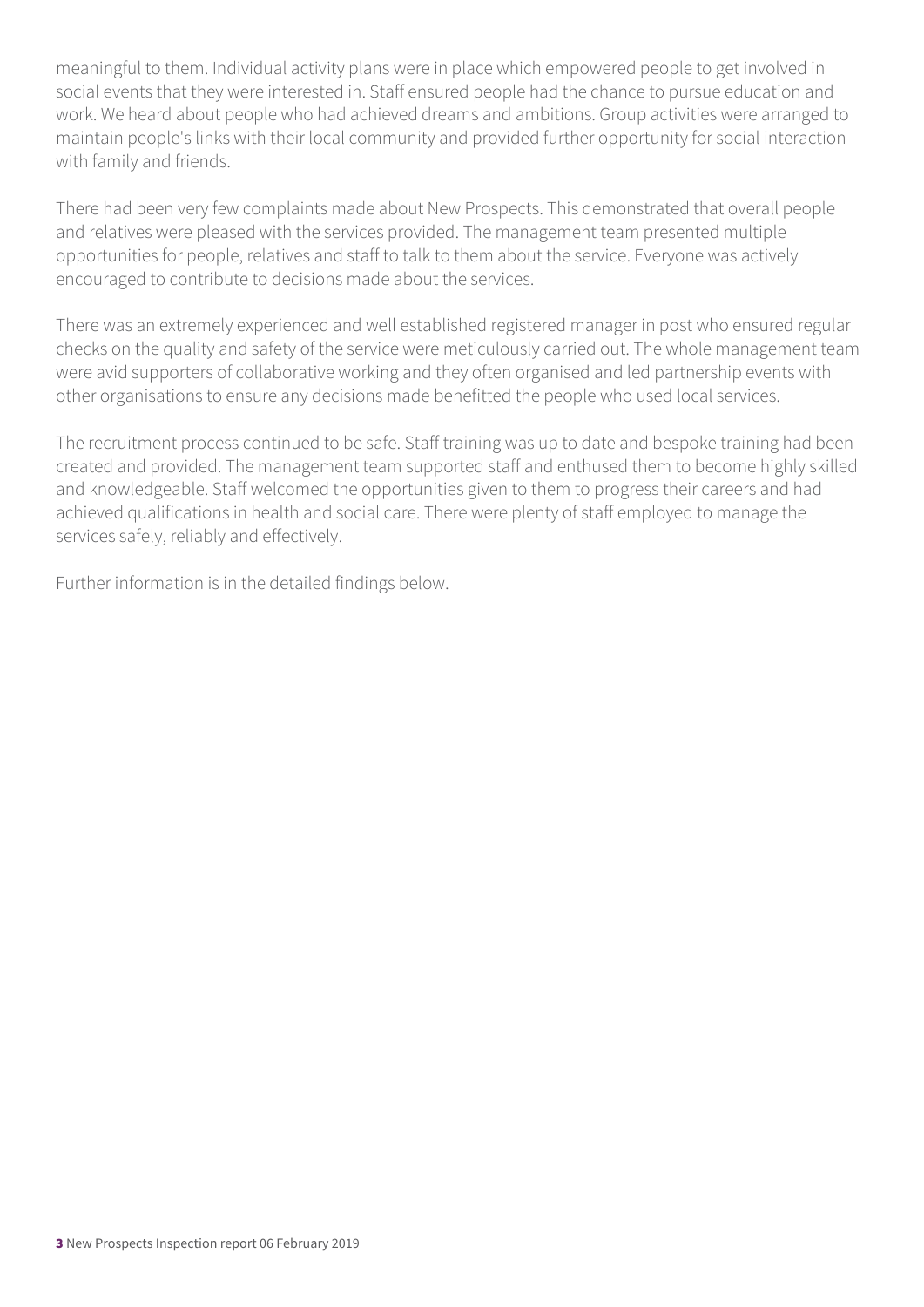#### The five questions we ask about services and what we found

We always ask the following five questions of services.

| Is the service safe?                        | Good          |
|---------------------------------------------|---------------|
| The service remains safe.                   |               |
| Is the service effective?                   | Good          |
| The service remains effective.              |               |
| Is the service caring?                      | Outstanding ☆ |
| The service has improved to outstanding.    |               |
| Is the service responsive?                  | Outstanding ☆ |
| The service remains extremely responsive.   |               |
| Is the service well-led?                    | Outstanding ☆ |
| The service remains exceptionally well-led. |               |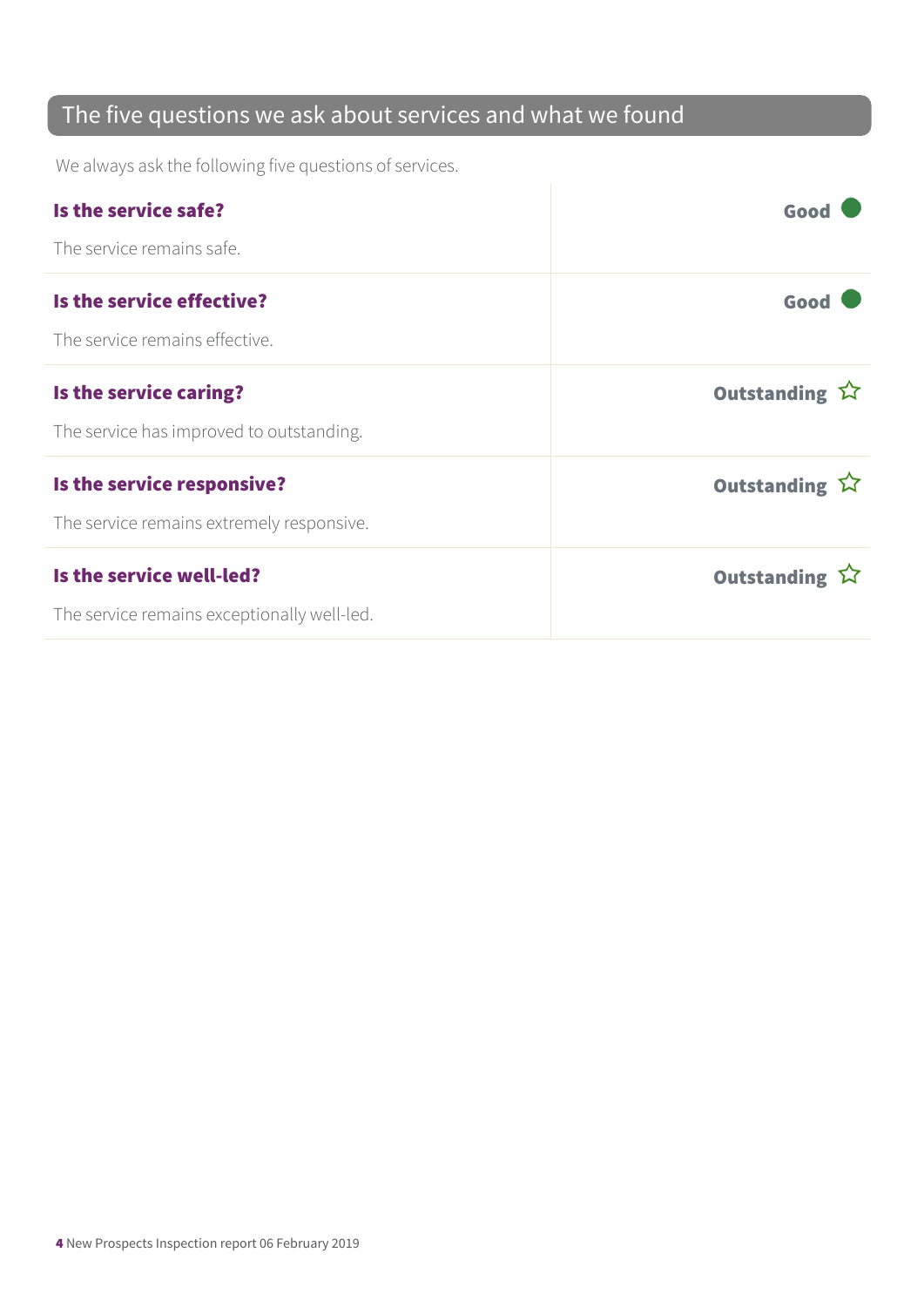

# New Prospects

#### Detailed findings

#### Background to this inspection

We carried out this inspection under Section 60 of the Health and Social Care Act 2008 as part of our regulatory functions. This inspection checked whether the provider is meeting the legal requirements and regulations associated with the Health and Social Care Act 2008, to look at the overall quality of the service, and to provide a rating for the service under the Care Act 2014.

A site visit took place at the New Prospects office on 19 December 2018 and was announced. We gave short notice of the inspection because we needed to make sure that staff were available to assist us to access records. One adult social care inspector conducted the inspection. After the site visit, on 21 December 2018 an expert-by-experience contacted people and relatives by telephone with advanced permission to gather their feedback on the service. An expert-by-experience is a person who has personal experience of using or caring for someone who uses this type of care service.

On 8 January 2019, an adult social care inspector visited three supported living settings to meet and speak with people who lived there and their support staff.

Prior to the inspection we reviewed all the information we held about New Prospects, including any statutory notifications that the provider had sent us. Notifications are made to us by providers in line with their obligations under the Care Quality Commission (Registration) Regulations 2009. These are records of incidents that have occurred within the service or other matters that the provider is legally required to inform us of.

We asked the provider to complete a Provider Information Return (PIR) prior to the inspection. The PIR is a form that asks the provider to give some key information about the service, what the service does well and improvements they plan to make. All this information informed our planning of the inspection.

As part of the inspection we spoke with 10 people using the service and six relatives to gather their views. We spent time with seven people and talked with them about their daily life. In addition, we spoke with five members of care staff, a service manager, the registered manager and the chief executive. We contacted external health and social care professionals/teams who were involved in supporting people who use the service. We received two responses. We reviewed a range of care records and information kept regarding the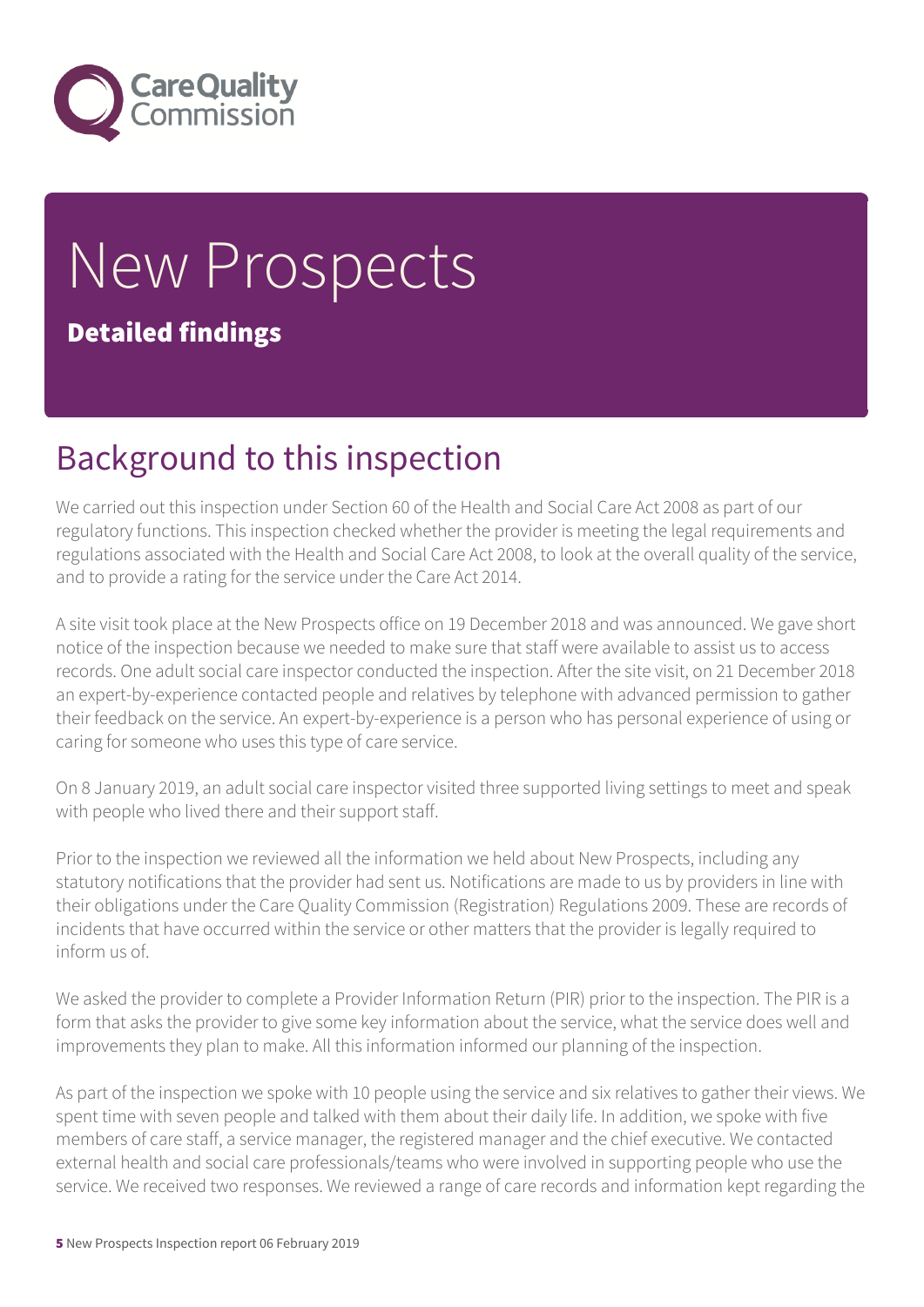management of the service. This included looking at three people's care records in depth, five staff files and records related to quality assurance.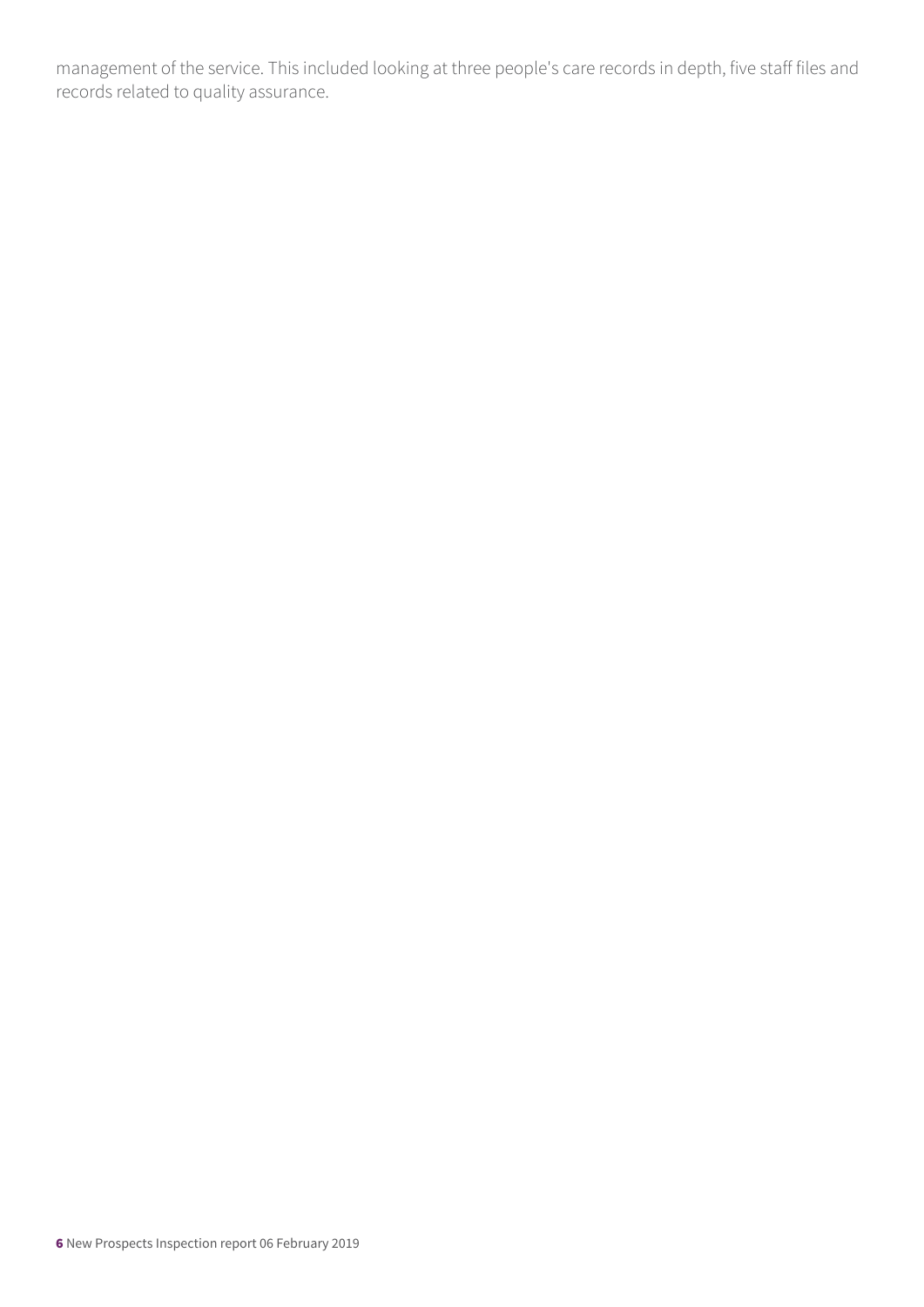#### Is the service safe?

# Our findings

People told us they felt safe living at home with support from the staff. Comments included, "I feel really safe here, all the time" and, "I'm safe here, I like it." Relatives added comments such as, "definitely safe" and "perfectly safe."

Robust safeguarding procedures remained in place and staff were knowledgeable about what action they would take if they suspected people were at risk of harm. Staff were aware of relevant company policies and told us they would have no hesitation to report any concerns. Incidents of a safeguarding nature were thoroughly investigated, recorded, reported and monitored. The registered manager tracked trends to ensure any patterns were analysed and actioned. Lessons learned were shared with staff to improve the service.

Thorough risk assessments were in place to reduce the risks people faced in their daily lives, such as mobility, falls, behaviours, epilepsy and diabetes. Preventative measures were in place and instructions for staff helped keep people safe. Staff were aware of potential risks in people's homes and took positive steps to avoid harm. For example, testing smoke alarms and checking equipment.

Accidents and incidents continued to be monitored and analysed. Records were made of actions taken to correct working practice or prevent further accidents. Where necessary people's risk assessments and support plans were updated following an accident or incident.

Medicines continued to be safely managed. People told us they received their medicines as prescribed and when they expected them. A good system was in place for the administration of medicines. Medicine administration records were completed. Staff had their competency regularly assessed to ensure they remained capable of this task.

There was a policy in place to protect people from the risks of infection and cross contamination. We observed staff following best practice guidelines, such as wearing personal protective equipment. Staff were issued with disposable aprons and gloves to reduce the possibility of cross contamination.

A safe and effective staff recruitment process had continued. The provider continued to ensure staff were of good character and suitable to work with vulnerable people. They proactively recruited staff with a mix of skills, knowledge and experience to meet people's needs. People who used the service were encouraged and supported to participate in the recruitment process by playing an active role in interviewing prospective employees. We considered the service employed enough staff to operate safely and efficiently. People, relatives and staff confirmed this.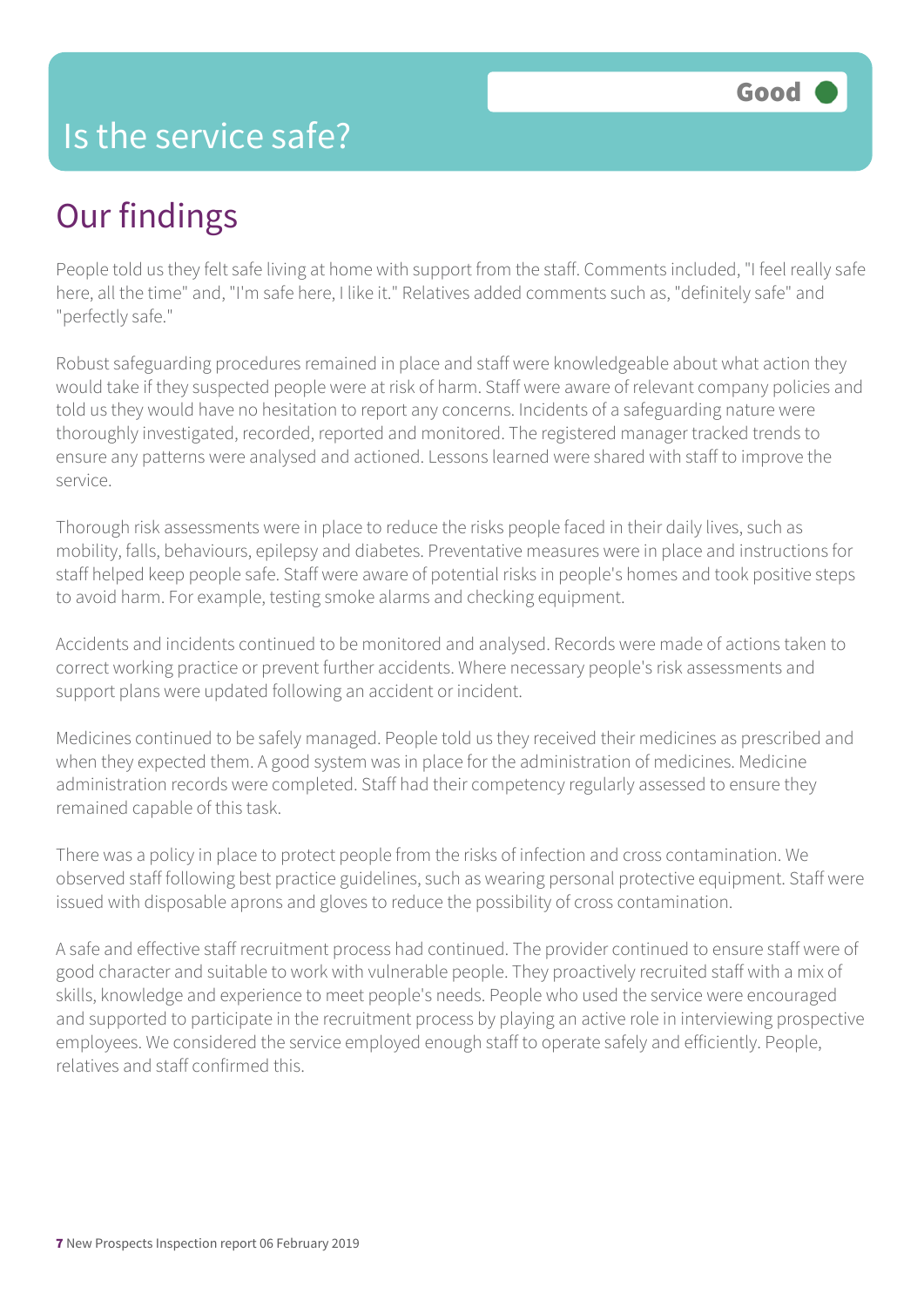#### Is the service effective?

# Our findings

People continued to receive effective care from staff who had the appropriate skills and knowledge. People told us the staff were well trained and relatives confirmed this. One relative said, "Staff are well trained and very experienced." Staff training was up to date and it included key topics as well as specific topics to meet individual people's needs. Three staff told us they had been given basic British Sign Language training to help them communicate better with a person.

New staff completed a robust induction programme and a probationary period. They shadowed experienced staff and had their competencies regularly assessed through spot checks of their working practices and regular supervision sessions. We saw evidence of health and social care qualifications, training certificates and assessments of learning in the staff files.

All staff attended supervision sessions and had an annual appraisal to ensure they remained competent for their role. Any staff issues or needs were addressed and training and development was identified to support their career progression. Staff told us they were well supported by the management team and had good opportunities to enhance their skills and knowledge.

People's needs were assessed before they started to use the service to ensure staff could support them effectively. Staff reported any changes, issues or concerns to their manager regarding people's needs. They supported people to sustain their general health and wellbeing and ensured their needs were continually met. Communication with external professionals was excellent and staff encouraged people to strive for and achieve positive outcomes. There are examples of this described in the caring and responsive sections of this report.

We checked whether the service was working within the principles of the Mental Capacity Act 2005, whether any restrictions on people's liberty had been authorised and whether any conditions on such authorisations were being met. Staff demonstrated a sound understanding of their duty to promote and uphold people's human rights. Staff were aware of the need to ensure people were involved in any decision making. People told us staff always asked for their consent before carrying out any tasks in their home.

Staff ensured people had enough to eat and drink. They monitored people's nutrition and hydration needs and gave them the necessary support to manage a balanced diet. Some people told us that where required staff prepared a meal for them or made something for them to have later. More independent people told us the staff supported them to make their own meals. One person said, "I've lost 5 stone on slimming world, thanks to (staff member) who encouraged me to go." Another person told us, "(Staff member) makes awesome slimming world meals."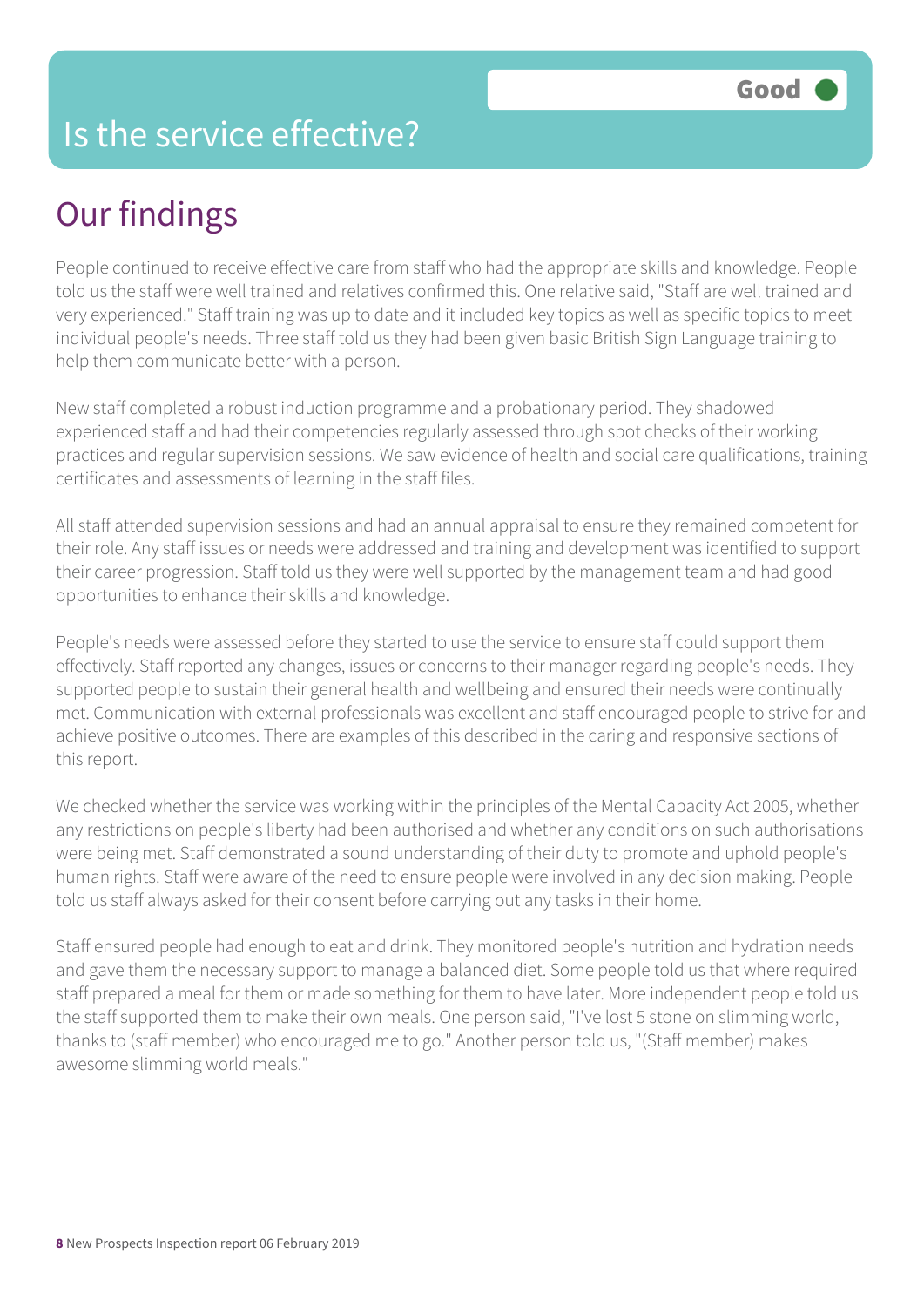#### Is the service caring?

# Our findings

Without exception, we received extremely positive comments about the staff. Comments from people included, "(Staff member) is a legend"; "(Staff member) is a genius at making plans with me" and, "(Staff member) is really great."

Equally, relatives were immensely satisfied with the service their family members received from New Prospects. They told us, "They've been absolutely fabulous"; "The staff are very easy to talk to, like part of the family"; "If anything happens to us, we know she's safe and she's happy" and, "The frontline care is good, they are not going through the motions, they do their very best for my son."

Through discussions with the chief executive and the registered manager we found they truly demonstrated the provider's values, which included, 'treating people as individuals and recognising their individual needs, 'valuing all' and, 'working with a positive outlook and attitude'. One of their main focuses was to ensure the people they supported were visible and active in their local community. They told us they looked for their corporate values in the staff they recruited and instilled these in staff through training, supervision, team meetings and community engagement. We found staff demonstrated these values through their passion to empower people to live ordinary lives, be part of their community and strive to reach their full potential.

People told us they were empowered to be as independent as they wanted to be. One person said, "I'm trying independent travel." Another told us, "As long as I feel safe where I'm going and I say when I'll be back, the staff are quite happy to let me go." Staff described examples to us which showed they had encouraged independence and respected people's wishes to do things themselves. One person who was usually always accompanied by staff told us that they were enjoying short periods of time at home alone. They said, "I love 'chilled out Tuesday', I can do my own thing and if anyone comes to the door or window I can just ring the staff." Another person was trialling an assistive technology system which reminded them to take their medicine. This had been successful so far and there was a view to replace staff input with the new system and give the person more independence. A third person had successfully set up their own bank account and was managing it well, having previously been under a court of protection order which hadn't worked out well. They told us, "I'm looking for a job and then I can get my wages paid into my own bank account." They went on to tell us that they asked a staff member to check over their bank statements once a month to ensure it all added up properly.

The excellent connections between people and staff gave people confidence to express their views and tailor a bespoke service to meet their own individual needs and wishes. We saw people's care provision had frequently evolved to reflect any changes requested.

Staff had developed remarkably positive and caring relationships with people and their relatives. Staff demonstrated a sound knowledge of people's likes, preferences and routines. They knew people extremely well which showed they had invested their time in getting to know people. Staff were highly motivated and they told us about feeling inspired to deliver a high quality, caring service. All staff believed the service was excellent. They told us they had no concerns about people's safety as there was a good team of reliable staff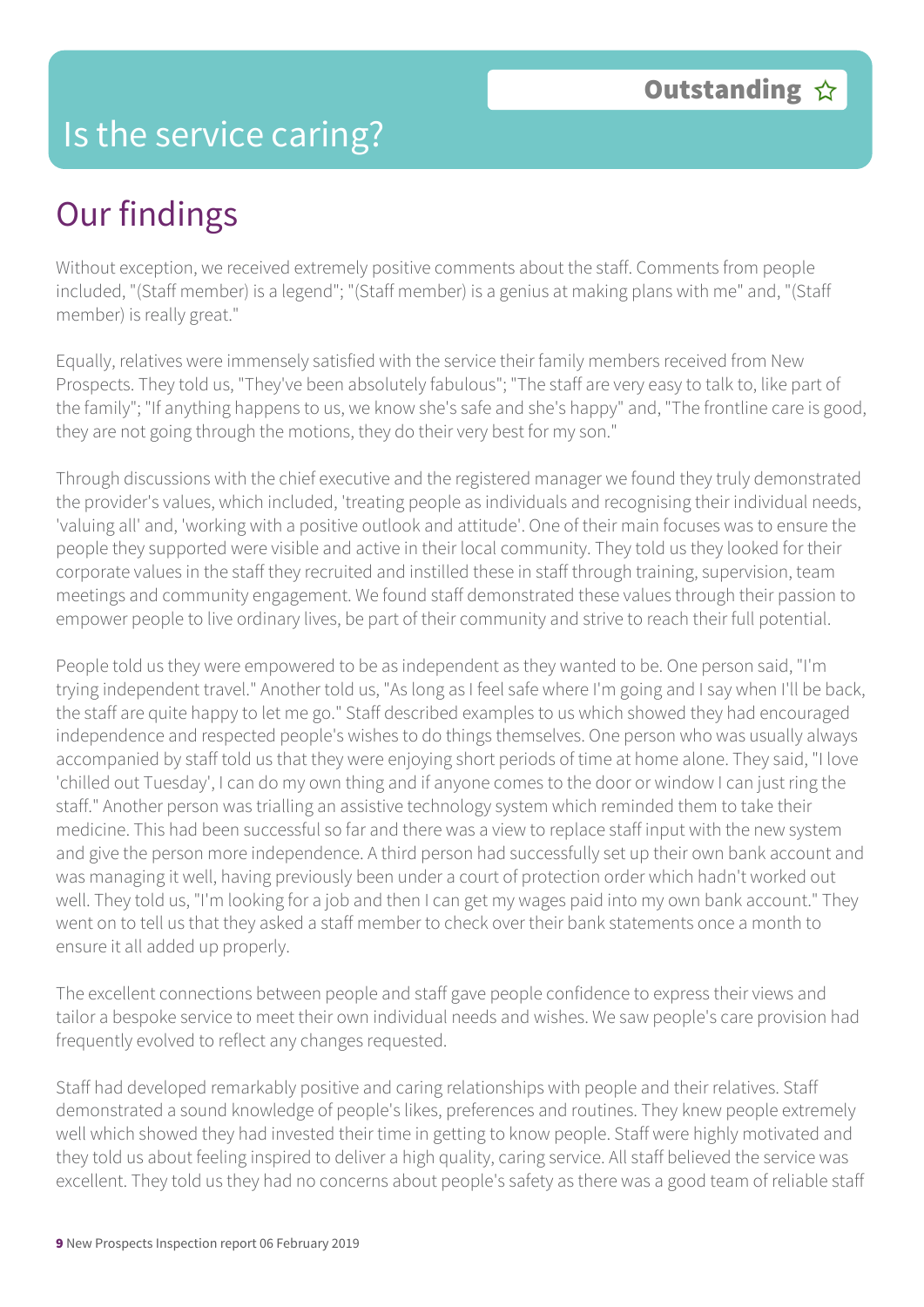who were very caring. People and relatives confirmed this. Relatives told us they would "highly recommend" this service to others.

Equality and diversity policies were in place to ensure that people were treated with dignity and respect regardless of the sex, age, disability or beliefs. Support plans were created with people's input to ensure their needs were met in a way which reflected their identity and individuality. Equality and diversity training encouraged staff to promote individualism and ensure people's preferences, wishes and choices were respected. We saw this had impacted on people's lives through multiple examples of positive outcomes which have been achieved because people had been involved in planning a bespoke and flexible service. One person had been supported by staff to explore their sexuality further and they had decided to join a group for likeminded people. Through this group and support from staff, the person had attended events and become more open and happy about their feelings.

Staff could foresee and recognise when people were in distress or discomfort and they offered sensitive and respectful support to protect people's dignity. People told us they felt respected and their dignity was maintained. Through conversations with staff they all demonstrated that they maintained people's dignity and respected their privacy, for example, by respecting personal space or belongings or involving people in decisions about their care.

The chief executive and registered manager championed national initiatives such as 'The Dignity Challenge'. They ensured dignity was embedded into all aspects of the service and that staff, some of whom were 'Dignity Champions' worked together to create a respectful, trusting and caring service which made a difference to people's lives.

Staff communicated extremely well with the people and helped them to express their views, especially people with communication difficulties. Staff looked for different ways to communicate with people, such as learning sign language and using assistive technology and other IT methods to ensure their views and wishes were understood. Staff had encouraged some people to trial a new assistive technology system through the local authority which had opened up their channels of communication with their family and friends.

The service had received numerous compliments and 'Thank you' cards. We were shown multiple examples which showed staff had reflected the provider's values. Staff named in compliments were sent a letter of thanks from the chief executive to acknowledge their contribution to the positive outcomes people had experienced.

The provider encouraged the use of external advocates. An advocate is a person who represents people who need support to exercise their rights and ensure their rights are upheld. As staff had a sound understanding of their local community they could offer advice and support about other services in the local areas to helped people explore any additional help that may benefit them.

People's personal information and sensitive data was stored securely to maintain confidentiality. Records containing people's private details were kept locked away and computers were password protected. Staff demonstrated they were aware of the legal requirements to keep information about people safe and secure.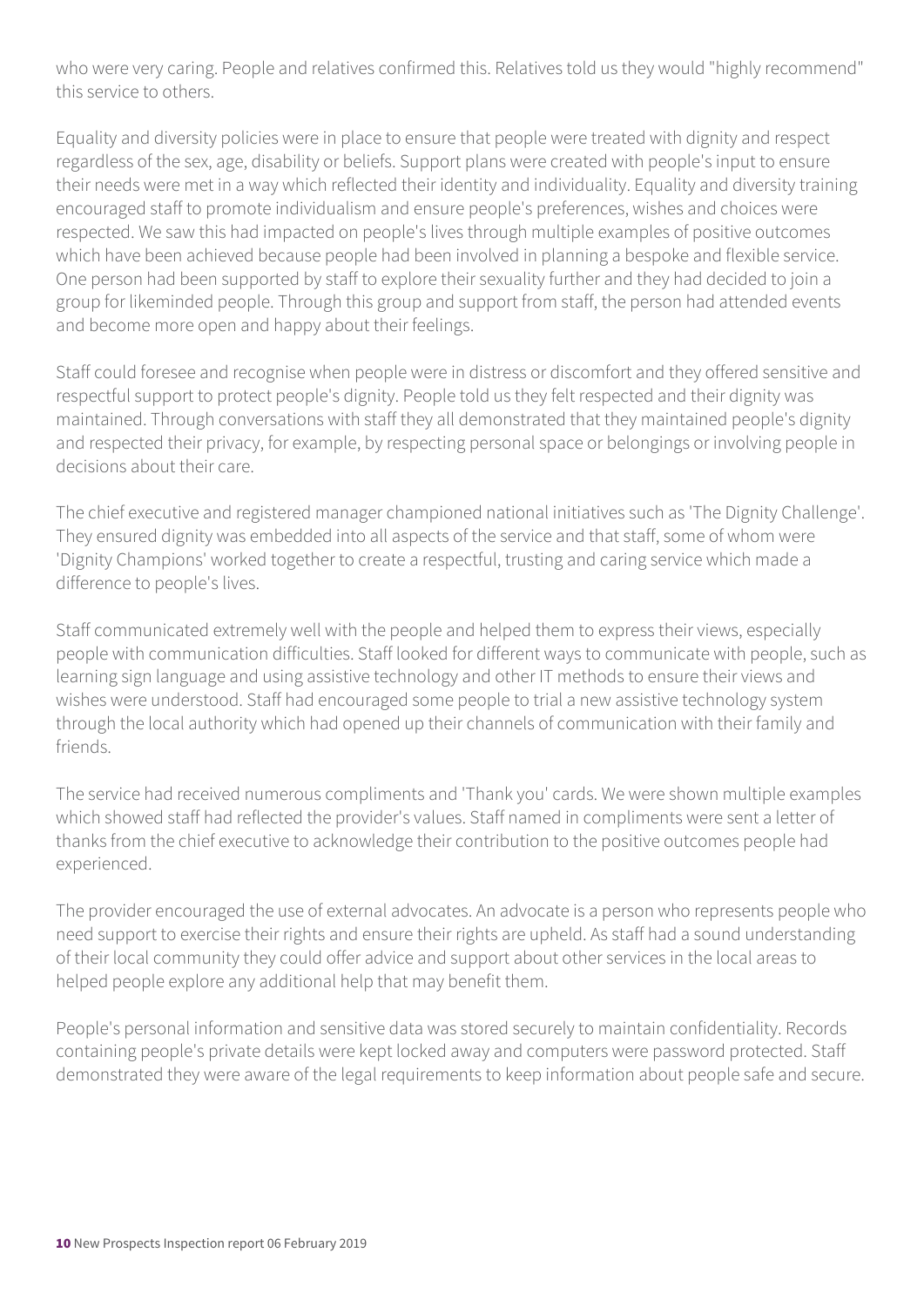#### Is the service responsive?

# Our findings

A person-centred culture was now well embedded throughout the whole service, particularly in planning social activities, education and work opportunities. The management team were extremely enthusiastic about making the people they supported visible in the community and they strived to give people further opportunities for education and work which would help them progress in life. New Prospects recently hosted free courses such as first aid for people to attend and they created voluntary job opportunities for people. One person had started to come to New Prospects weekly to carry out health and safety checks around the offices. We saw them completing a checklist with help from their support worker. The registered manager told us, "It gives him a purpose, he is engaged, he likes health and safety. It gets him out of the house. He never used to go out."

Nearly everyone we spoke with had a voluntary job. They all spoke with pride about the work they did at places such as a charity shop, a cat sanctuary and the New Prospects office. One person was now actively seeking paid employment. They had been encouraged and empowered so much by staff that their confidence had grown significantly. This led them to visit the job centre and attend employability courses. The person told us they hoped to get a job in retail or care.

The events and activities which people were involved in, continued to be extensive. A social support plan was tailored to each person's individual needs and wishes, which completely enriched their lives. Most relatives told us prior to input from New Prospects their family members rarely left the house. One relative added, "Now I have to make an appointment to see her!" Staff arranged and encouraged group activities where they instilled a sense of belonging to a 'New Prospects' community. Everyone we spoke with or read about attended various clubs and events arranged by New Prospects staff. People told us of the friends they had made and the fun they had at annual events such as a Christmas party, an awards ceremony and weekly events like a choir club and a social club.

One of the provider's values was to recognise people's 'gifts and talents'. One person was sharing their knitting skills at sessions held at the New Prospects day centre. This has inspired other people to share their gifts and they were now considering sessions on other topics. The chief executive told us, "This has got staff to think about other people's gifts and how they can encourage people to come forward and share their gifts."

Staff were determined to look for creative ways to achieve people's goals with individual activities too. Activities, short breaks and holidays were carefully researched and planned by staff to ensure they would be suitable for people. Two people who New Prospects supported individually, met at a local club and were now in a relationship. They recently went on holiday with another couple who they met at the club. This was an excellent example of positive risk taking. The holiday was very successful as it had been meticulously planned. The four people had used each other's strengths to plan the trip safely and put safety measures in place with help from staff.

Staff repeatedly went above and beyond their role to make dreams come true for people. One person told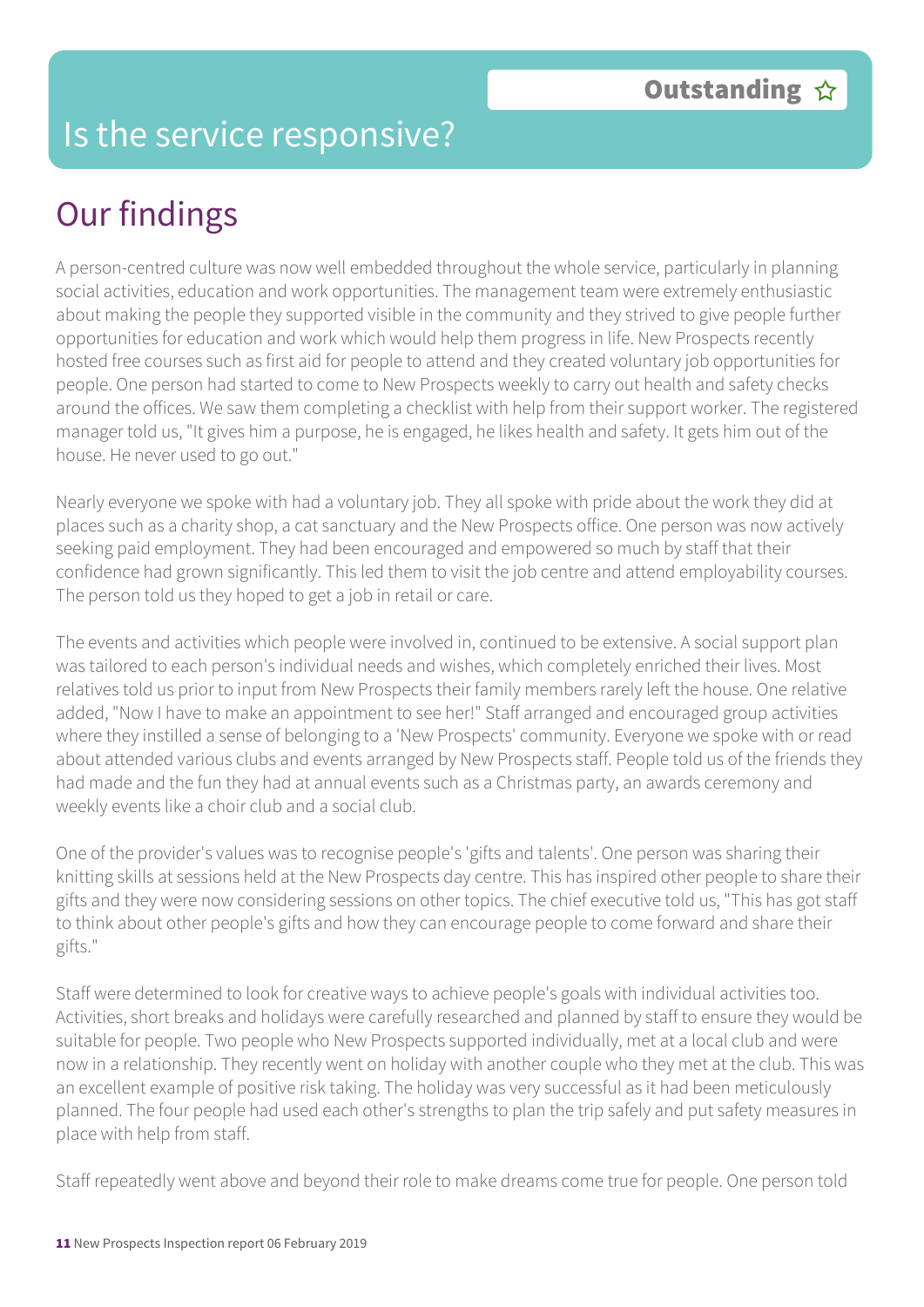us about meeting the singer Joe McElderry who was their favourite X-factor star. Another person told us about going on holiday to the town where they lived as a child. With staff support they researched and found places they used to visit and where they lived. We were told of multiple other brilliant opportunities people had been given. People's lives were certainly enhanced and full of accomplishment.

New Prospects were currently promoting a local initiative which encouraged local businesses to sign up to be a 'Safe Place'. Staff and people did checks on places such as shops and cafés and shared safeguarding information with them so they could help people who became lost or confused. In response to a need for locations after 5pm, New Prospects were actively seeking out new places to sign up to the initiative. The chief executive told us, "The people we support have lives at night too, we needed more places to sign up that were open after 5pm."

The strong person-centred theme was well established in assessments, support planning and reviews. Staff involved people, relatives and external professionals in creating and developing support plans. Staff ensured as much information as possible was gathered about people to respond quickly to their needs. Each person had a keyworker who had responsibility for ensuring paperwork was kept up to date and that regular reviews took place. One relative told us, "(Person) has four permanent staff, same routine all the time, they all react the same way and now seizures have reduced." Another relative said, "They are responsive to any concerns that arise."

Staff had maintained their close working relationships with external professionals and had grown their networks. This ensured they kept abreast of local and national best practice guidance related to people with a learning disability or autism or both. Staff took a proactive approach and had maintained positive links with other services to help them respond quickly to people's needs. A relative told us, "They are so caring and responsive."

People and relatives told us minor issues had been dealt with promptly. No-one we spoke with had complaints about the service. The complaints policy was available to people and relatives which included information about how to complain, what would happen and who else may be involved. New 'Complaint cards' were now kept in each person's home which they could post to the office for a manager to contact them. The chief executive told us, "The point is a prompt response, how its dealt with and how quickly we do it."

The Accessible Information Standard is a framework put in place from August 2016 making it a legal requirement for all providers to ensure people or their relatives with a disability or sensory loss can access and understand any information they are given. We saw all information was accessible and made widely available in various formats.

There was currently no need for end of life care. However, the provider had the necessary arrangements in place to be able to offer this type of service (if or when it was required) as training was widely available, the staff team were consistent and they were proactive in liaising with external professionals.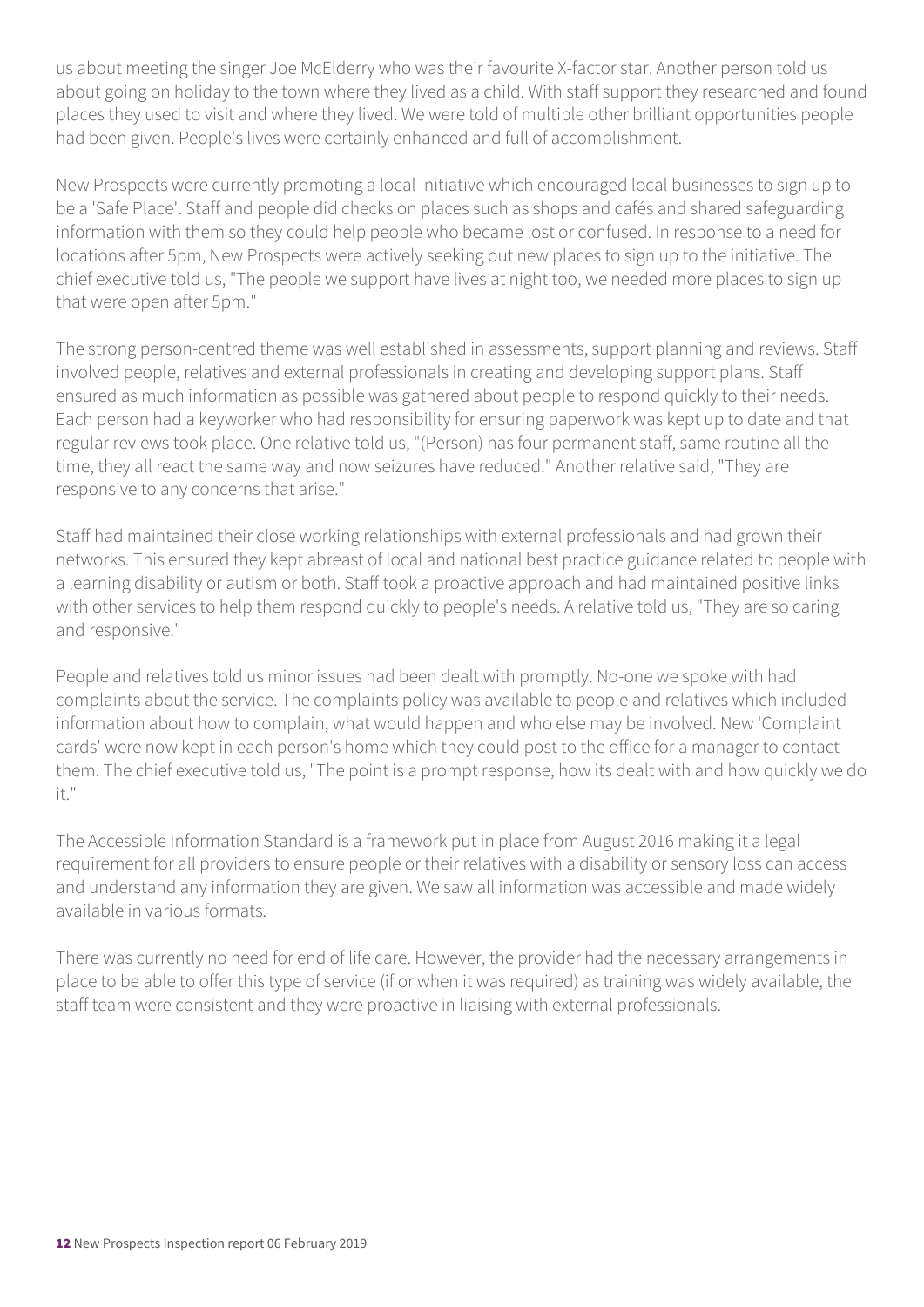#### Is the service well-led?

# Our findings

This service had gone from strength to strength. Despite growing significantly in size, all the outstanding elements which we found at the last inspection had continued and developed.

People and relatives were overwhelmingly positive about the service. Comments included, "I would wholeheartedly recommend them"; "They go above and beyond" and, "They are not prepared to rest on their laurels." Relatives told us they were impressed that the service had continued to improve despite funding cuts.

An external professional could not speak more highly of the service, they told us, "They (staff and managers) bend over backwards to please people and resolve any issues." They told us of an excellent positive outcome for one person whose life has been transformed since New Prospects took over their care.

There continued to be exceptional leadership from the extremely experienced chief executive and registered manager. A solid staff structure was in place, which included a special projects manager, service managers and 340 support staff. The registered manager said, "The service has grown, we've restructured, looked at staff skill set and moved people around into different roles. We now have an internal training manager." Throughout this inspection, the management team and staff consistently displayed their pride, passion and commitment to people and they wholeheartedly promoted a strong person-centred culture whereby people were put at the heart of everything.

The management team had grown their networks with other services, partnership agencies and local businesses. They took a proactive and practical approach to involving themselves in local and national projects and initiatives. The service had acted as a role model for similar services by sharing their research, ideas and examples of outstanding practice to help other services improve. A relative told us about a care forum. They said the chief executive was part of it and they were really passionate about people with learning difficulties. They added, "(Chief executive) is a true carer, really wants the best, her heart is in the right place."

The management team were continually on the lookout for new and innovative ideas and practices to adopt within the service. For example, the new training manager had introduced a virtual reality headset to use with staff in dementia training. There was an application on an IT device which could simulate some of the effects of dementia, like disorientation. This application could be used for other training topics too.

As well as involving people in staff interviews, the management team had asked people to volunteer to be video recorded sharing their experiences of what it was like to receive support. A video called, "My Good Life" was now being shown to new staff at induction to raise awareness and empathy. Staff had also videoed themselves making people's favourite meals. These were accessed through an assistive technology system by people who could watch the video and follow the simplified steps, to make the meal themselves.

Staff were highly motivated and they told us they were very proud to work at New Prospects. Lots of staff